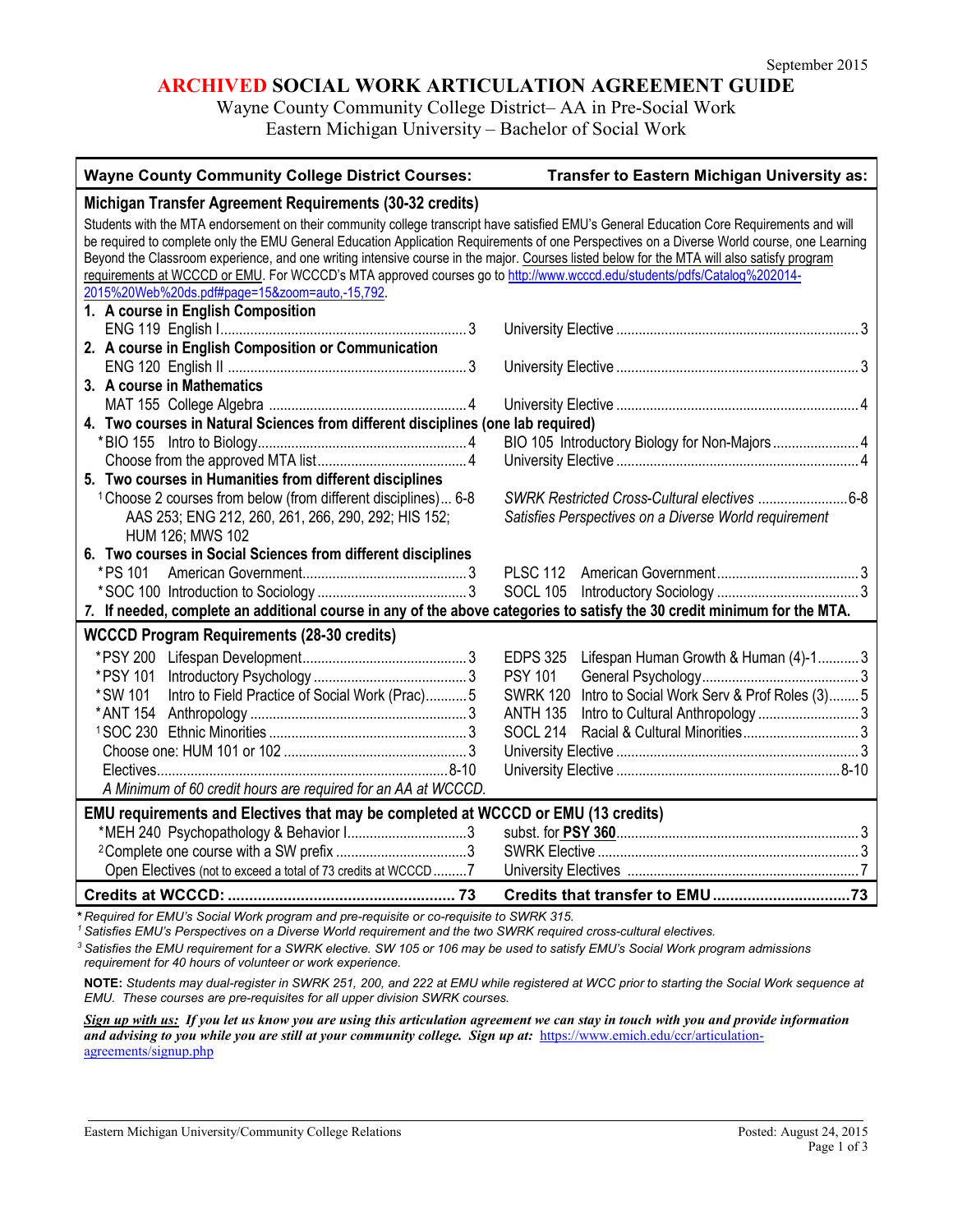# **ARCHIVED SOCIAL WORK ARTICULATION AGREEMENT GUIDE**

Wayne County Community College District– AA in Pre-Social Work Eastern Michigan University – Bachelor of Social Work

| <b>Admission Process for the Social Work</b>                                                                                                                                                                                                                                                                                                                                                                                                                                                                                                                                                                                                                                                                                                                                                                                                                                                                                                                                                                                                                                                                                                                                                                                                                                              | <b>Completion of the Social Work Program at</b>                                                                                                                                                                                                                                                                                                                                                                                                                                                                                                                                                                                                                                                                                                                                                                                                                                                                                                                                                                                                                                                                         |
|-------------------------------------------------------------------------------------------------------------------------------------------------------------------------------------------------------------------------------------------------------------------------------------------------------------------------------------------------------------------------------------------------------------------------------------------------------------------------------------------------------------------------------------------------------------------------------------------------------------------------------------------------------------------------------------------------------------------------------------------------------------------------------------------------------------------------------------------------------------------------------------------------------------------------------------------------------------------------------------------------------------------------------------------------------------------------------------------------------------------------------------------------------------------------------------------------------------------------------------------------------------------------------------------|-------------------------------------------------------------------------------------------------------------------------------------------------------------------------------------------------------------------------------------------------------------------------------------------------------------------------------------------------------------------------------------------------------------------------------------------------------------------------------------------------------------------------------------------------------------------------------------------------------------------------------------------------------------------------------------------------------------------------------------------------------------------------------------------------------------------------------------------------------------------------------------------------------------------------------------------------------------------------------------------------------------------------------------------------------------------------------------------------------------------------|
| <b>Program at Eastern Michigan University</b>                                                                                                                                                                                                                                                                                                                                                                                                                                                                                                                                                                                                                                                                                                                                                                                                                                                                                                                                                                                                                                                                                                                                                                                                                                             | <b>Eastern Michigan University</b>                                                                                                                                                                                                                                                                                                                                                                                                                                                                                                                                                                                                                                                                                                                                                                                                                                                                                                                                                                                                                                                                                      |
| <b>Program Admissions Process:</b><br>The BSW Program has several admissions requirements<br>which are designed to help you to sort out whether or not<br>the social work profession is the right choice for you.<br>1. Overall GPA of 2.3 or higher at time of admission to<br><b>BSW</b> program<br>2. Submission of an application which will be distributed<br>in SWRK 251.<br>3. Completion of 40 hrs of post-high school volunteer,<br>employment or internship experience in a human<br>service setting.<br>4. Completion of introductory social work courses:<br>SWRK 120 (SW 101 at WCCCD), SWRK 200, SWRK<br>222, & SWRK 251 with grades of "C" or higher<br>5. Submission of a reflective essay completed in SWRK<br>251.<br>6. Meet with a BSW advisor to develop a Plan of Study<br>and review progress to date<br>Students may register in SWRK 200, 222 and 251 at EMU<br>while attending WCCCD in order to complete these courses<br>before starting the professional sequence at EMU. Students<br>receiving financial aid should contact the Financial Aid<br>Office to ask about options for financial aid as a dual-<br>registered student.<br>Enrollment in SWRK course offerings is limited.<br>Apply to EMU early and register for courses as soon<br>as permitted. | <b>Pre-Admission Requirements</b><br>(7 credits)<br>Human Diversity & Social Justice3<br><sup>2</sup> SWRK 200<br><sup>2</sup> SWRK 222<br>Social Welfare Policies & Services3<br><sup>2,3</sup> SWRK 251<br>Self Assessment & Development 1<br><b>Major Requirements</b><br>(44 credits)<br>Theoretical Bases for Social Work Prac3<br><b>SWRK 315</b><br><b>SWRK 317</b><br>Foundations of Social Work Practice 3<br><b>SWRK 318</b><br>Practice I - Skill Integration Seminar  1<br>SWRK 319W Writing for Agency Practice3<br><sup>1</sup> SWRK 350L2 Generalist SW Pract: Orgs & Communities 3<br>Analysis & Change of Soc Welfare Policy3<br><b>SWRK 405</b><br><b>SWRK 408</b><br>Generalist SW Pract: Individuals & Fam  3<br><b>SWRK 409</b><br>Generalist SW Pract: Groups3<br><b>SWRK 430</b><br>Social Work Evaluation & Research 4<br><b>SWRK 450</b><br>Social Work Practice wi Women & Girls3<br><b>SWRK 451</b><br>Social Work Practice wi People of Color3<br>Note: If fewer than 73 credits are transferred, additional credits must<br>be completed at EMU to bring the program total to 124 credits. |

*<sup>1</sup> Satisfies EMU's "Learning beyond the Classroom" requirement.*

*2Students may register concurrently in SWRK 200, 251 and 222 at EMU while completing the program at WCCCD; or take during the spring/summer semester prior to starting the Social Work sequence at EMU. These two courses are pre-requisites for all upper division SWRK courses.* 

*3Students will apply for admission to the Social Work program while enrolled in SWRK 251.*